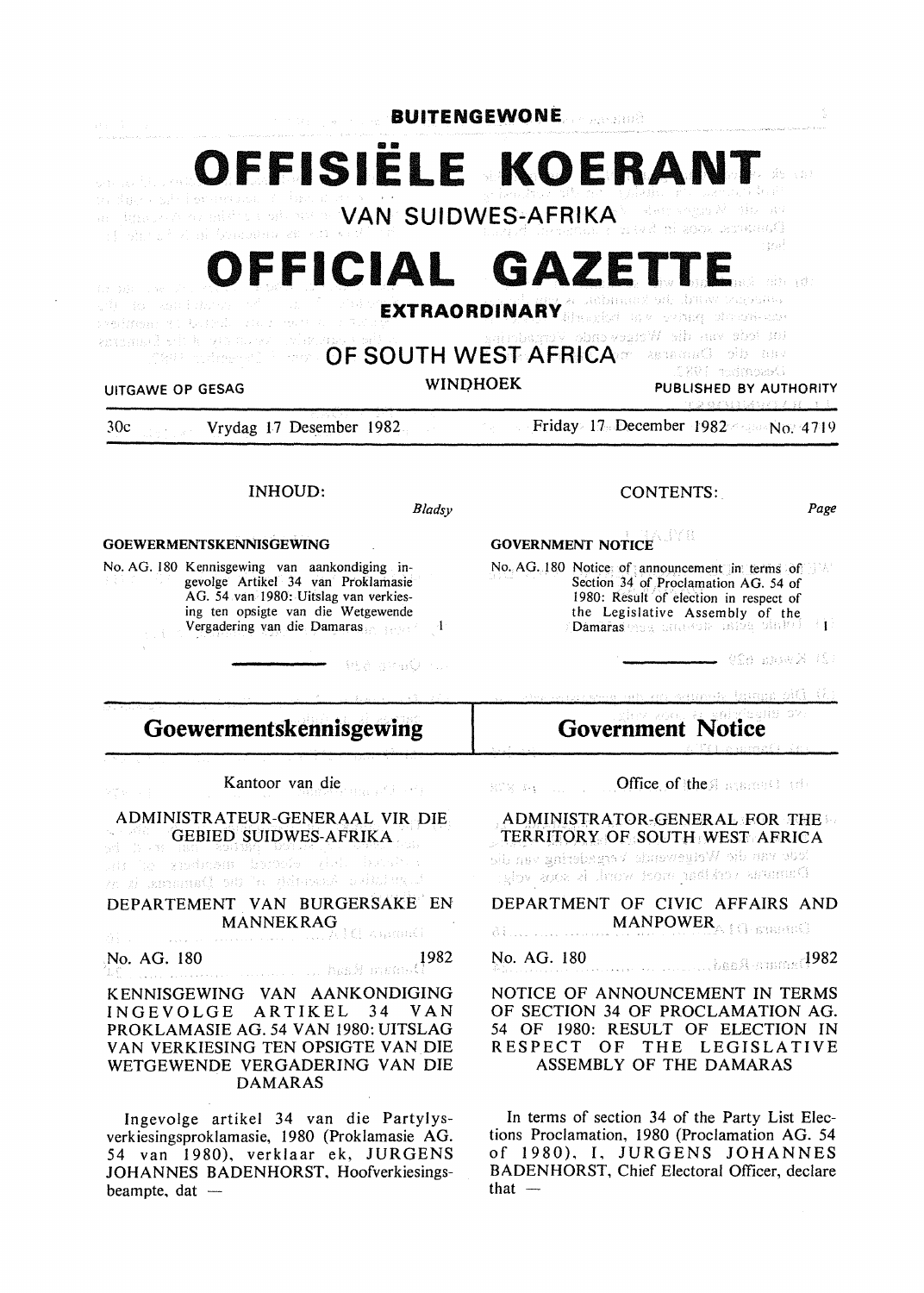(a) ek ooreenkomstig. artikel 33 van gemelde Proklamasie die uitslag van die verkiesing vir die Wetgewende Vergadering van die Damaras. soos in Bylae 1 aangedui, bepaal het; ang signanga mga gina

and a second service and service

(b) die kandidate wie se name in Bylae 2 aangegee word, die kandidate is van die geregistreerde partye wat behoorlik<sup>9</sup> verkies is tot Iede van die Wetgewende Vergadering van die Damaras met ingang van 3 **Desember 1982.**<br>Fernetua ve genedelte **NRONGPT** 

### J.J. BADENHORST

Hoofverkiesingsbeampte Windhoek, 8 Desember 1982 .<br>I La manuella i la componenta del mercano del composto del control del contente del contento del compostere de

said Proclamation, determined the result of the election for the Legislative Assembly of the Damaras as indicated in Schedule 1; n, m ł

. . a m

 $(6)$  the canditates whose names are set out in Schedule 2 are the candidates of the ya R registered parties duly elected as members of the Legislative Assembly of the Damaras with effect from 3 December 1982.

(a) I have. in accordance with section 33 of the

# J.J. BADENHORST

우리권

Chief Electoral Officer Windhoek. 8 December 1982

**REPORTS** 

## CONTENTS

sgo<sup>e</sup>

# $\pmb{\text{BYLAE}}_{\text{intra}}\mathbf{I}_{\text{KCR}}\text{ is the same.}$

### WETGEWENDE VERGADERING VAN DIE  $\otimes$  and  $\otimes$   $\otimes$   $\mathbf{DAMARAS}^0$ .<br>Rođenje Vregovine

- (1) Totale getal stemme getel  $25 \cdot 173$
- (2) K wota 629
- (3) Die aantal stemme op die geregistreerde partye uitgebring is soos volg:
- (a) Damara-DT A ........................... 10 295
	- (b) Damara-Raad ........................... 14 878
- (4) Die aantal kandidate van bogemelde gerc)!istrccrde partye wat tot behoorlik verkose lede van die Wetgewende Vergadering van die Damaras verklaar moet word, is soos volg:

(3)22. 北方:四国已元 「丹月日」 (3)1) (1)4(4)4(1) (4)4(4)4(1) Damara-DTA ........................................ 16

### Damara-Raad ........................................ 24 진직원

ay see ve even limeonna eo toffov ON NGENWYEOGRA do ni noll den do SE OF BRATTELE AF ELECTRONIC<br>STRIP DE STRIP LESSE EN 1988  $\frac{1}{2}$  ,  $\frac{1}{2}$  ,  $\frac{1}{2}$  ,  $\frac{1}{2}$  ,  $\frac{1}{2}$  ,  $\frac{1}{2}$  ,  $\frac{1}{2}$  ,  $\frac{1}{2}$  ,  $\frac{1}{2}$  ,  $\frac{1}{2}$  ,  $\frac{1}{2}$  ,  $\frac{1}{2}$ 

and create of action is of the Party in Plan 12. De acquisits Al OPPI indemnational anni ended, reginal moneyed bold ) (FRSDN-KIASI

### SCHEDULE 1

bakter in the server film

- LEGISLATIVE ASSEMBLY OF THE **DAMARAS**
- (1) Total number of votes counted 25 173
- (2) Quota 629
- (3) The number of votes polled for the registered parties is as follows:
	- (a) Damara-DTA ........................... 10 295
	- (b) Damara-Raad ........................... 14 878
- (4) The number of candidates of the abovementioned registered parties that must be declared duly elected members of the Legislative Assembly of the. Damaras, is as follows: gappen y x x mediate speaker

# Damara-DTA ........................................ 16

Damara-Raad ........................................ 24

DEBRICKONZAZ KAZ DRIWERENCA KKO NE JENTAK GQJOVIDKI DA LETTE EBRE MAV 42 JOAN HÉABA JORDES en van der heer opgedie van de 计定位时 计程序 化电解石 人名英格兰人姓氏 化苯丙二醇 22 821420

writering all may the brings operation - Anglick College (2011)<br>- AA department (2011) operationspeake in t<br>- 22 3 D X J U - M - and it computed to any of Semsiming 1774019 NATORA nste liefen for